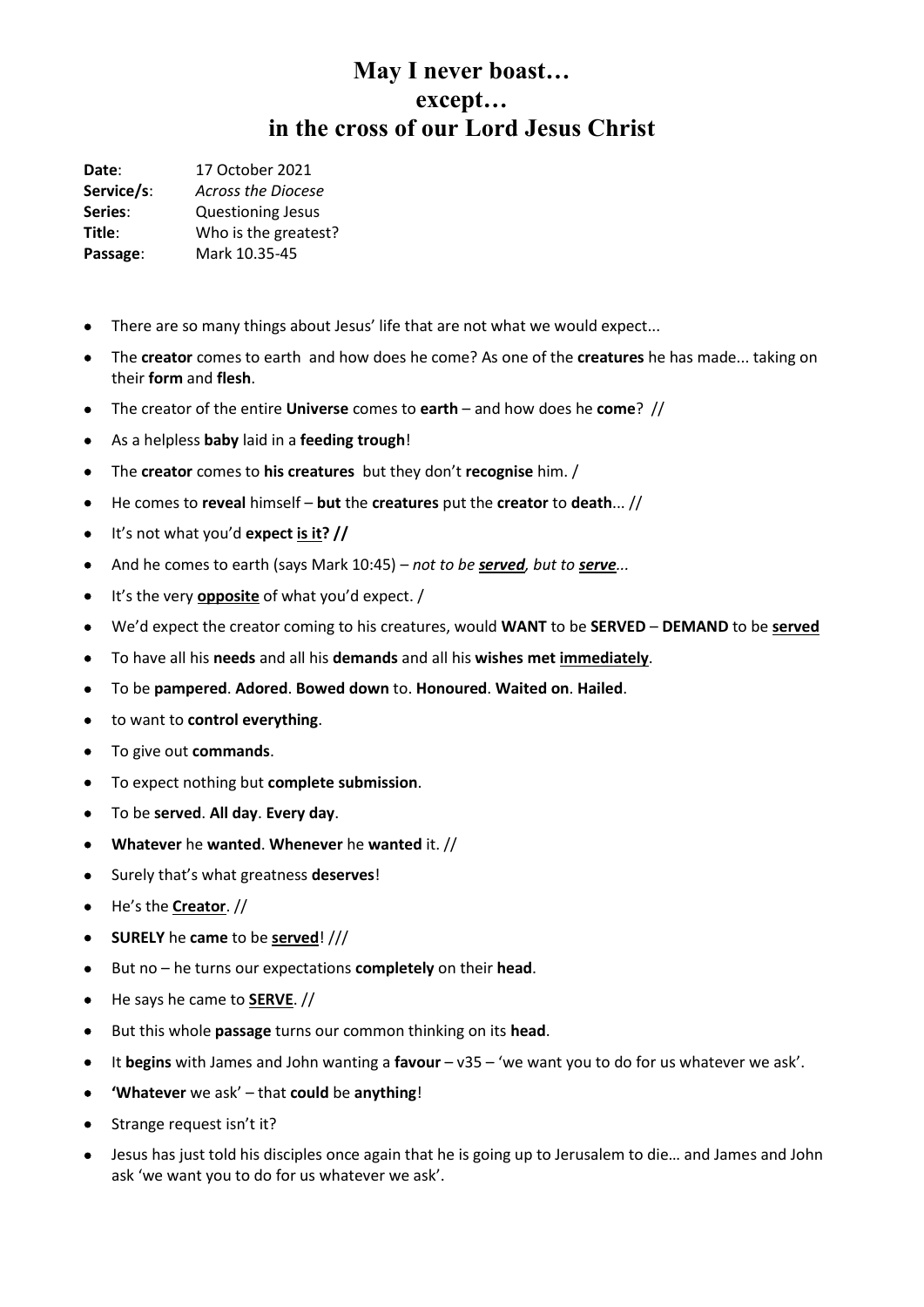- Like us saying to someone great 'do us a **favour** will you?' without disclosing what the favour is….
- With great patience, Jesus asks, 'what *do* you want me to do for you'?...
- V37 they reply *'Let one of us sit at your right and the other at your left in your glory.'*
- In **their** minds they were thinking: "when you as Messiah boot the Romans out we want a piece of the **action** Jesus!... We want to share the **kingdom**... and the **power**... the **glory**!!"
- But Jesus says v38 *you don't know what you're asking.*
- the path to **glory** Jesus explains is the path of **suffering** v38 again *Can you drink the cup I drink or be baptised with the baptism I am baptised with?*'
- Are you **sure** you want this Jesus is asking… ?
- **Yes** !!! We can v39. We're with you Jesus!!!
- Jesus assures them (v39) that sadly they **WILL** share in his suffering... ...they will **both** face martyrdom in due course... James within a few **years**, John some **60 years later**.
- ...but even so the places of **left** and **right** will not be for him to **grant**. ///
- there is something so **wrong** about what James and John want...
- wanting **power**, **status**, **authority**, people bowing **down** to **you**, commanding the **respect** yes wanting the **glory**.
- it's not a problem confined to the **disciples** of Jesus in the **1st** century.
- it is **greed** and **selfish ambition** pushing others out of the **way** as you go that is behind much of the **disputes**, **financial upsets**, **political instability** that we see right around the world.
- And it is this **divisiveness** which creeps even into our own **homes** as one vies for **their** rights above those of somebody **else**. //
- but there is a great problem with such **power-hungry**, **position-jostling** moves it goes on to cause **further** division and conflict…
- … we see that **here** // because the request that James and John have made to Jesus has caused quite a stir among the other disciples.
- v41 *and when the ten heard it, they began to be indignant at James and John.*
- Indignant? probably outraged!!...
- can you imagine the discussion 'who do they think they are asking such a thing?' 'are they any better than we'?
- - why should **they** have those positions and all the time what they **probably** mean is 'why didn't **we** think of it **first**!?' //
- So Jesus turns it in to a **teaching** opportunity! about the **true** nature of **greatness** or the **nature** of **true greatness**!
- and the sombre note which they had to **learn** and **you** and **I** need to **learn** and constantly **re-learn**, is that being **great**, has **nothing** to do with grasping at **positions** of **power**.
- in fact says Jesus and this really would have given them something to think about *you know that those who are supposed to rule over the Gentiles lord it over them, and their great men exercise authority over them*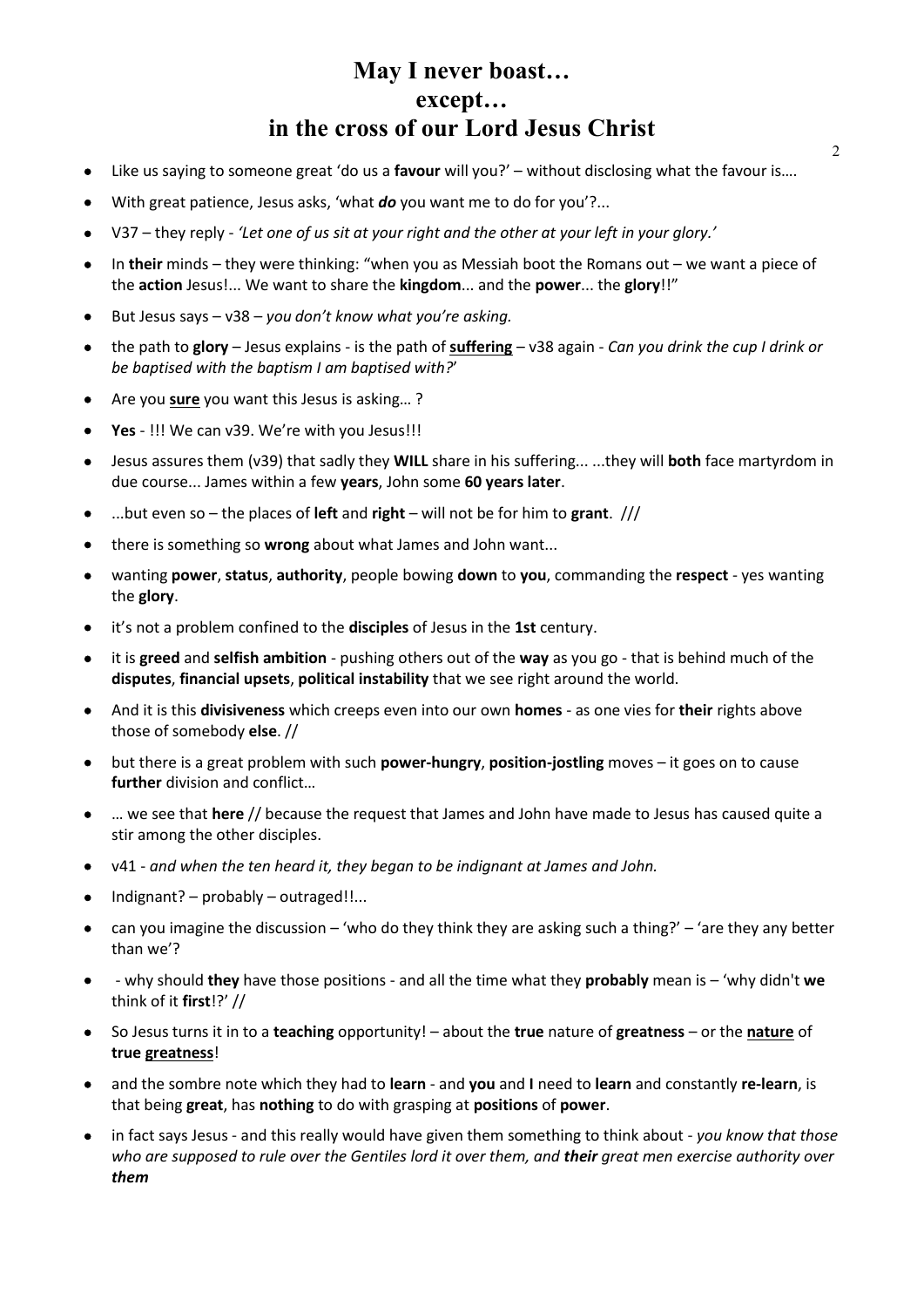3

- - in other words **wanting** the **power** and the **right** to **rule** that's for the **Gentiles** the **unbelievers** the **pagans** to worry about !
- ….And you are **reaping** the **results** of that sort of **power-hungry self-seeking rule** right **now** as Israel has been under Roman rule for about **25 years!**
- leave that to the **Gentiles**...
- but in the **Kingdom** of **God** among the **people** of **God,** things will be very **different**. /
- **position jostling** will be replaced with **outdoing** one another in being of **SERVICE** being a **slave**.
- the **GREAT ONE** is not one that looks to be **served**, but looks first and foremost to **serve! ///**
- this is about as **opposite** to **20th century** living as it was to **1st century**.
- For we are now are encouraged to get along to the latest **self-assertiveness lectures**, so we can learn how to **impress** ourselves on **others** - even how to **control people** and **manipulate** them to our own **purposes**.
- if **WE** don't move to get ahead, well someone will be there soon enough to take our **place**.
- and it can happen and does happen in the **church** as it does in the **business world** church meaning **denomination** – and church meaning – **local church**.
- but here is Jesus encouraging his disciples then and now to **turn** it on its **head**. //
- You **want** to be **GREAT**? ///
- I'll tell you how to be **great**... it starts not with **grasping** to be **CEO** but by putting out the **garbage**.
- It starts not with wanting the position with all the **power** and **greatness attached** but the position **no one else wants** – it starts with the **washing up**...
- It starts not with **gaining** control but **relinquishing** control. //
- It starts not with **wanting** all the **attention**, but **giving** all the **attention**. //
- It starts not with **taking** the position of **power**, but **washing feet**..... ///
- ...this can't **help** but challenge us **can it**?
- we **all** like to be served by others want people to pander to our **needs** our **desires** at least we all do **some** of the **time**.
- we want some of the **kudos**, some **claim** to **fame**, some reason for others to **revere** us.
- …we all like some sort of **power** over **others**. Even if it is only in our **homes**!
- but the **power** is **illusory**, the **fame temporary**, the **glory** // **short-lived**....
- And we know from elsewhere in Scripture that the whole exercise in the end is **self-defeating** because God brings down the **proud** but exalts the humble.
- the one who **exalts themselves** will be **humbled** humiliated; the one who **humbles themselves WILL** be **exalted**. ///
- What right does Jesus have to **teach** these things? What **insight** does the **King of Kings** have... what **credibility**?? – what **authority**? //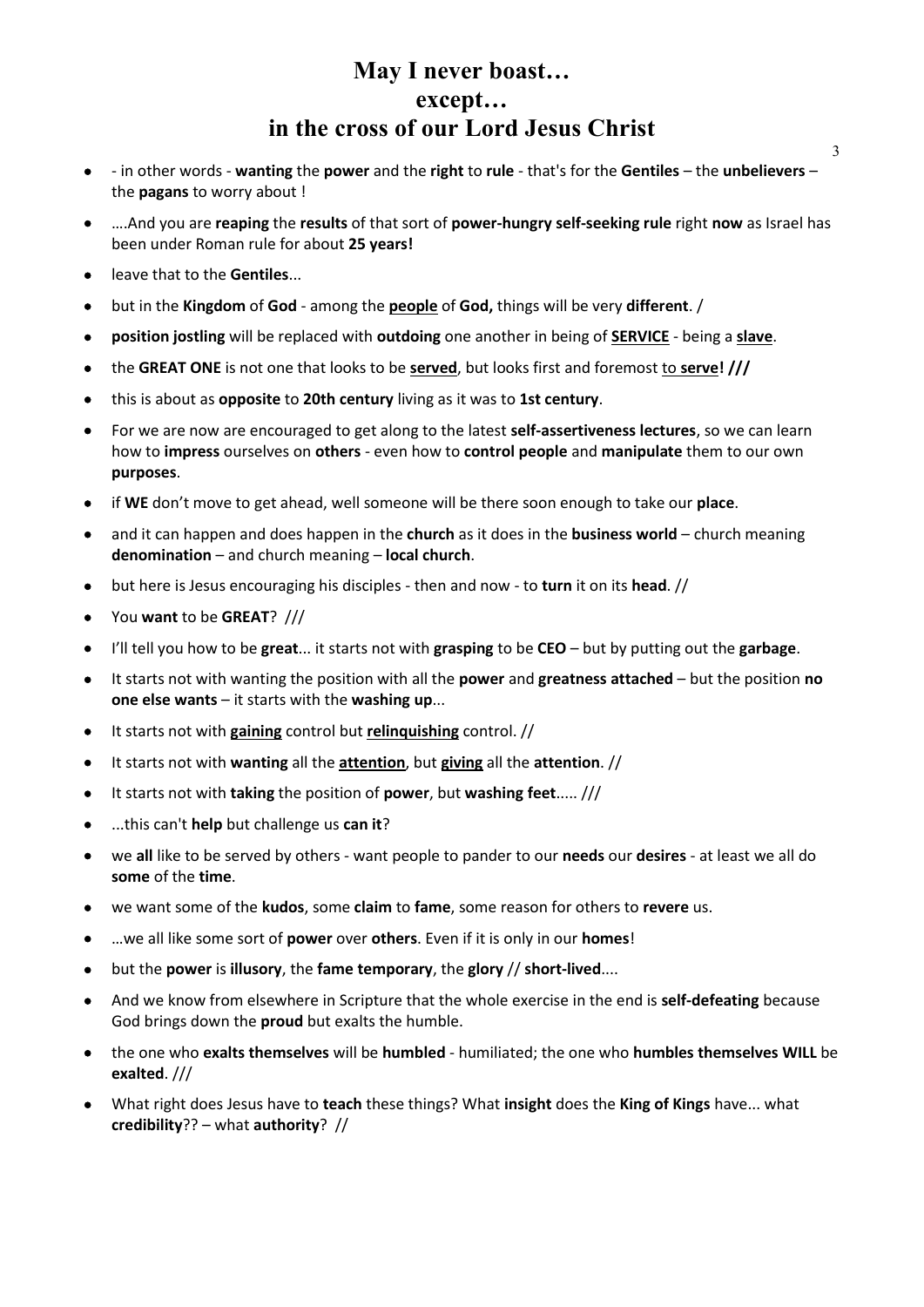- the **superb example** of his **own service**; for he caps off this teaching opportunity with the words... v45 '*for even the Son of Man did not come to be served, but to serve, and to give his life as a ransom for many.'*
- Jesus gives **himself** as the example as one who although he has all the right and authority in the **world** to be **served**; he actually came that he might **SERVE**.
- and **where** do we see that service and that servant attitude at its most **clearest**? at his **death**!
- how is his death a **service** to you and me?
- because it's a **ransom**.
- We know what a ransom is.
- It's a price paid to **redeem** or **rescue** something.
- ransom means **liberation** a **liberation** that the person could **never** have brought about for **themselves**.
- and the liberation Jesus made possible for you and me, cost him his **life** his life which he **freely gave** in the form of a **shameful death** on the **cross**. ///
- We have been wonderfully set free from **sin** and **death** from **evil** and **Satan**. //
- **Because** Jesus rescued **us**.
- he died as a **substitute** "he himself bore **our sin** in his body on the **tree**" (1 Peter 2:24);
- "he who **knew no sin became sin** for us, so that we might become the **righteousness** of **God**" (2 Cor 5:21).
- and God tells us in the letter to the Philippians Jesus did not **cling on to** his rights and riches as the eternal Son of God -- but gave it all up for the **poverty** of our **existence** and **served** us all the way to the **cross**. //
- That's the **standard** says Jesus in **serving others**.
- That's the standard in becoming '**great'** through **serving**.
- That's the **standard** in seeking not to **BE** served, but to **SERVE**! ////
- I want to ask you **have YOU been served by Christ**? //
- the **first step** in becoming a Christian is to acknowledge that you are in a very serious and dangerous position which you cannot dig yourself out of.
- …and then allowing Christ to **serve** you. //
- and many people stumble at just this point.
- it's a severe blow to the **pride** and again cuts against the **grain** of all **new-age thinking** and **20th century sophistication** to acknowledge there is a problem you can do **nothing** about **yourself**!
- Many people believe that if only they can score enough **points** in serving God... then they'll be put **right** with him...
- But ah no it starts with allowing **Jesus** to serve **you**!
- **admitting** your **sin** and that you been serving your **own needs** instead of **God's**.
- for if you **haven't** asked Jesus to **rescue** you to be your **ransom** to **serve** you you haven't yet '**got'** the Christian faith... ///